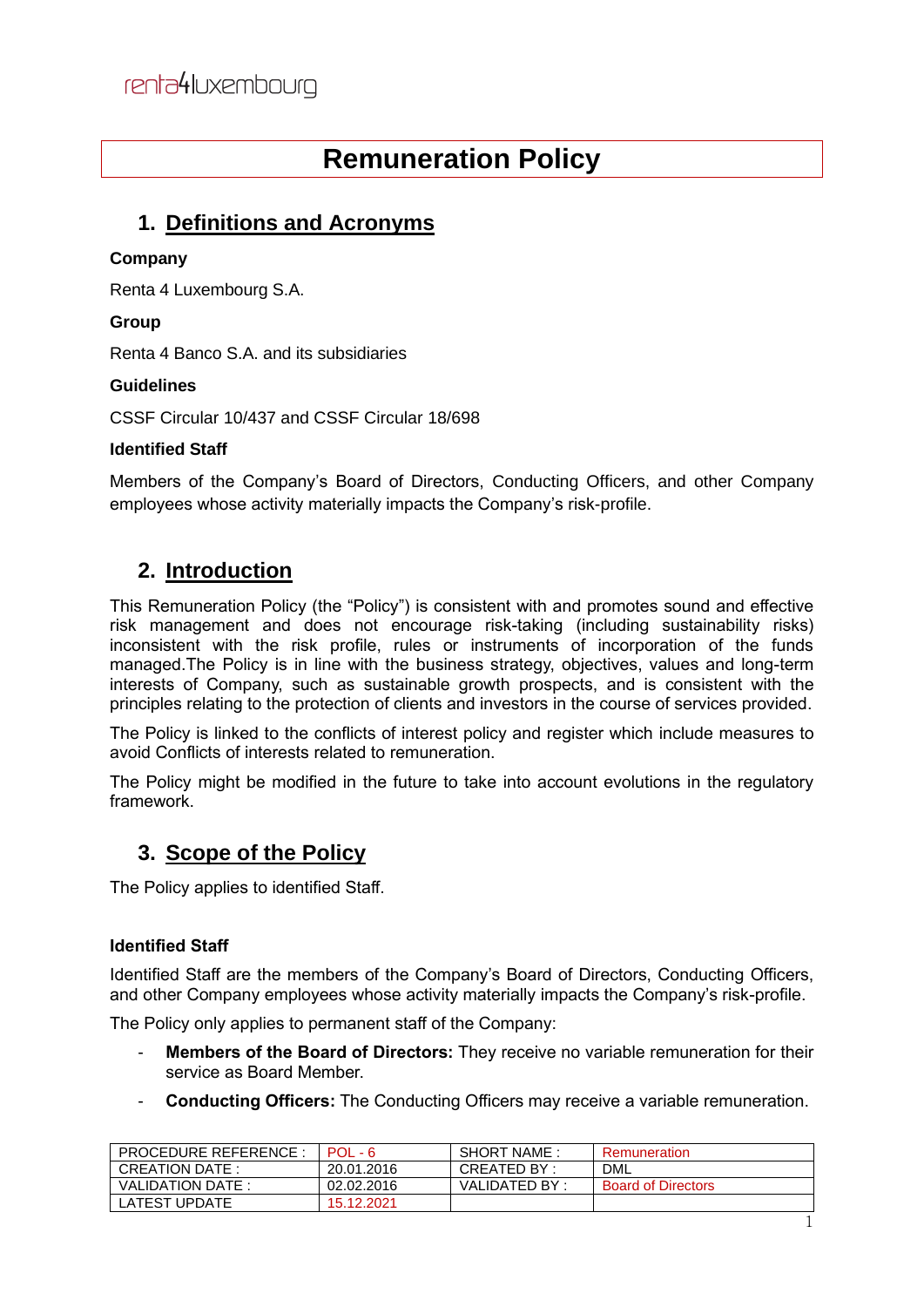**Other employees:** The other employees may receive a variable remuneration. Those involved in control functions such as Risk Management and Compliance and Internal Audit may receive a variable remuneration based on their individual performance and the global results of the Company, but their variable remuneration should not be linked to the performance of functions they monitor.

#### **Delegated functions**

Internal Audit, administration and accounting of the Company are outsourced. Their fees are out of the scope of the Policy (Cf. Guidelines Section I, 1.6.).

The portfolio management function is delegated to portfolio managers whose remuneration is ruled by their own remuneration policies. In the due-diligence process, the Company's Conducting Officer supervising Portfolio Management will ensure that those remuneration policies are consistent with the current Policy.

### **4. General principles**

#### **Structure of Remunerations: Fixed / Variable Components and Benefits**

The fixed component of the remuneration shall represent a sufficiently high proportion of the total remuneration to operate a fully flexible bonus.

The variable component of the remuneration is limited to 50% of the total remuneration.

Where a **significant bonus** is awarded, the main part of the bonus will be deferred with a minimum deferment period. The amount of the deferred part of the bonus is determined in relation to the total amount of the bonus as compared to the total amount of the remuneration.

The appropriate balance of remuneration components may vary across staff members, according to market conditions and the specific context in which the financial undertaking operates.

The deferred element of a significant bonus takes into account the outstanding risks associated with the performance to which the bonus relates and may always consist of equity, options, cash, or other funds the payment of which is postponed for the duration of the deferment period.

The Board of Directors will determine the maximum variable component of the remuneration which is revisable annually.

Once a year, the structure of the remuneration policy is reviewed by the Board of Directors to take care about the new situation of the Company. The Board will especially revise the maximum limit on the variable component. It also ensures the procedures for determining remuneration within the Company is clear and documented and is internally transparent.

In addition to the fixed and variable remuneration, the Company may offer a range of benefits including:

- Pension plan (pension, death, invalidity);
- Complementary medical insurance;
- Luncheon vouchers;
- Mobile telephone.

#### **Performance criteria**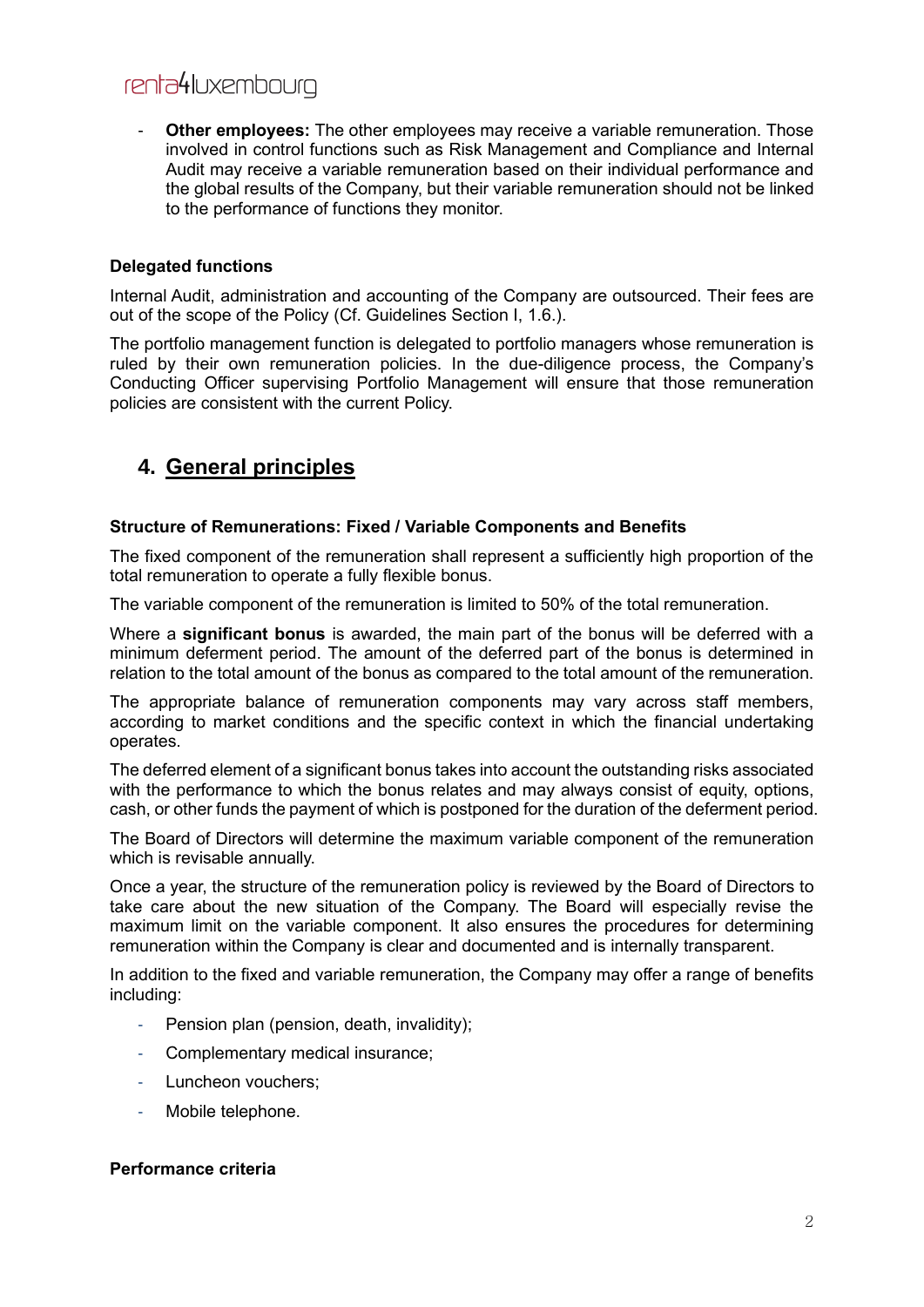The criteria for the variable remuneration are based on longer-term performance and take into account the outstanding risks associated with the performance. When the remuneration is performance-related, its total amount is always based on a combination of the assessment of the performance of the individual and of the business unit concerned and of the overall results of the Company.

The measurement of performance includes an adjustment for current and future risks related to the underlying performance and takes into account the cost of the capital employed and the liquidity required.

The assessment of performance is set in a multi-year framework, with a minimum of 3 years, in order to ensure that the assessment process is based on longer-term performance and that the actual payment of performance-related components of remuneration is spread over the effective business-cycle of the Company.

Payments related to the early termination of a contract which are awarded on a contractual basis, will be related to performance achieved over time and designed in a way that does not reward failure.

In order for the remuneration policy to be in line with the objectives, the business strategy, the values and the long-term interests of the Company, the assessment of performance is not restricted to financial performance, but includes other factors such as compliance with internal rules and procedures, systems and controls of the financial institution, as well as compliance with the standards governing the relationship with clients and investors.

In particular, the remuneration of the directors other than those who participate in the daily management of the Company or who represent the staff cannot be linked to the short-term results of the Company but takes into account other factors such as the time dedicated to their function and their respective responsibilities.

#### **Independence principles**

Staff members engaged in control processes are always independent from the business units they oversee, have appropriate authority, and are compensated in accordance with the achievement of the objectives linked to their functions, independent of the performance of the business areas they control.

#### **Retention measures**

The Company ensures to be able to withhold bonuses entirely or partly when performance criteria are not met by the individual concerned, the business unit concerned or the Company seen as a whole.

Moreover, the Company makes sure to be able to withhold bonuses in case its situation deteriorates significantly, in particular where it can no longer be presumed that it can or will continue to be able to carry out its business as a going concern.

The board of directors of the Company is able to require staff members to repay all or part of the bonuses that have been awarded for performance based on data which was subsequently proven to be fraudulent.

### **5. Procedure**

Every year, according to general principles (Cf. Supra. General Principles), the Board of Directors revises the structure of the remuneration policy to take into account the new situation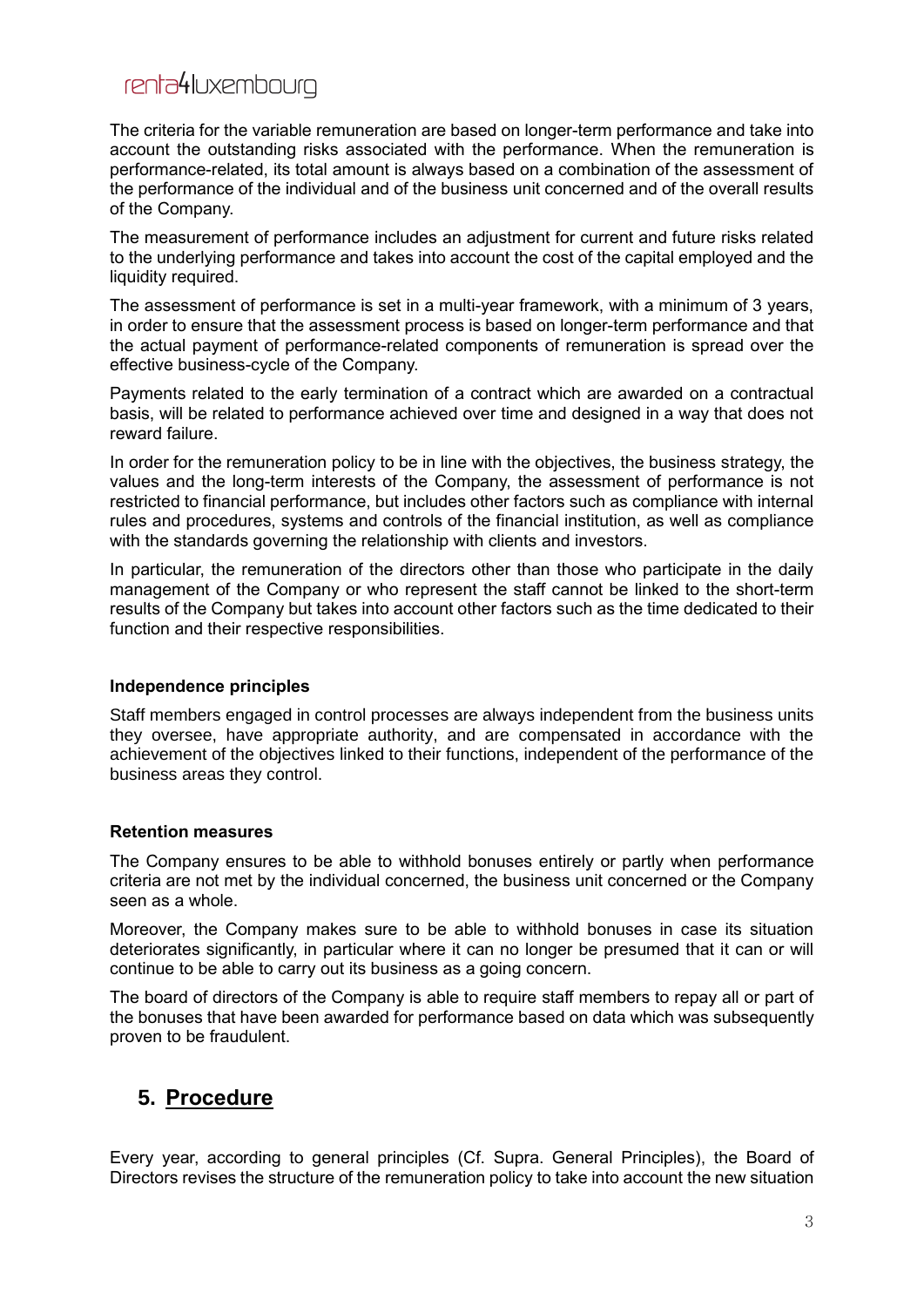of the Company. In the elaboration of its review, the Board takes into account in particular all elements regarding the strategy of the Company as well as the strategy regarding risk taking, the nature, scale and complexity of the Company.

To design and update the Policy, it consults key stakeholders such as control functions, i.e. Compliance, Risk Management and Internal Audit, which have been involved in preparing the current Policy and are capable of forming an independent judgement on the suitability of the remuneration policy, including the implications for risk and risk management.

Especially it bases its opinion on the annual report made by the Compliance Officer on the implementation of the remuneration policy across the Company. A copy of this report is put at the disposal of the CSSF.

The Board will especially revise the maximum limit on the variable component. It also ensures the procedures for determining remuneration within the Company is clear and documented and is internally transparent, especially to staff members.

Without prejudice to confidentiality and data protection provisions, relevant information on the remuneration policy and any updates in case of policy are disclosed by the Company in a clear and easily understandable way to relevant stakeholders through a periodic disclosure in the annual financial statement.

It especially includes the following information:

- a) Total amount of remuneration for the financial year, split into fixed and variable remuneration, paid by the Company to the Identified Staff, and number of beneficiaries;
- b) Information concerning the decision-making process used for determining the remuneration policy;
- c) Information on the link between pay and performance;
- d) Information on the criteria used for performance measurement and risk adjustment;
- e) information on the performance criteria on which the entitlement to shares, options or variable components of remuneration is based;
- f) Main parameters and rationale for any annual bonus scheme and any other non-cash benefits.

This Policy is part of the Company's policies and procedures and therefore, the main principles are available to all permanent staff.

The employees are informed about their remuneration criteria used to measure performance and the link between performance and pay.

### **6. Control points reminder**

|                                | <b>Name of the Control</b> |     | Team in Charge                | <b>Periodicity</b> |
|--------------------------------|----------------------------|-----|-------------------------------|--------------------|
| Ensuring                       | that                       | the | <b>Compliance Officer</b>     | Annually           |
| remuneration                   | policy                     | İS  |                               |                    |
| consistent with and promotes   |                            |     |                               |                    |
| sound and effective risk       |                            |     |                               |                    |
| management.                    |                            |     |                               |                    |
| Ensuring that the policy is in |                            |     | <b>Compliance Officer</b>     | Annually           |
| line with the interest of the  |                            |     |                               |                    |
| Company and of the fund        |                            |     |                               |                    |
| investors                      |                            |     |                               |                    |
| Reviewing                      | Remuneration               |     | Compliance Officer / Internal | Annually           |
| <b>Structure</b>               |                            |     | Audit                         |                    |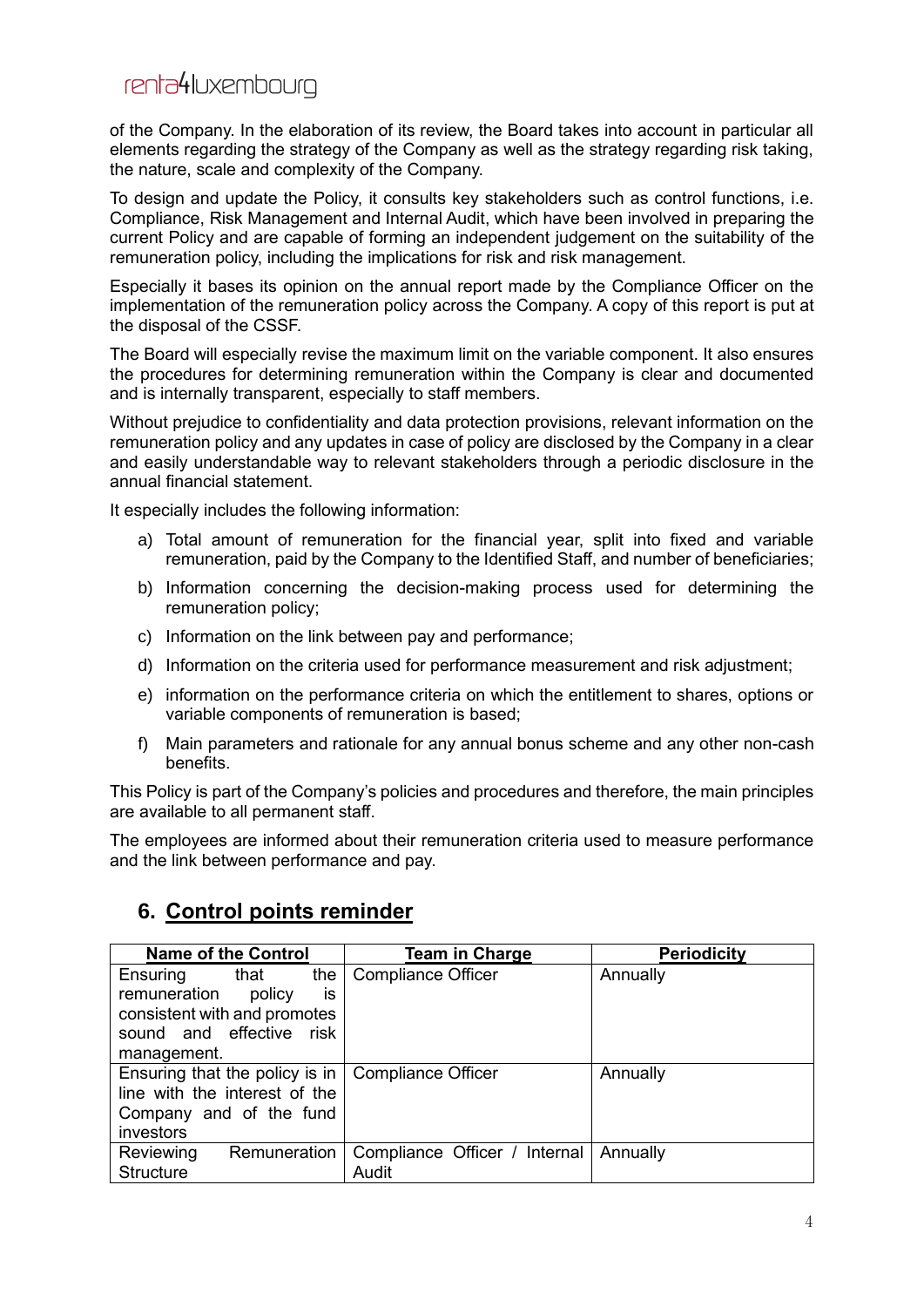| Ensuring that the control   Compliance Officer    | Annually |
|---------------------------------------------------|----------|
| functions' remuneration is                        |          |
| independent from<br>the                           |          |
| performance of the business                       |          |
| areas they control                                |          |
| Ensuring that the disclosure   Compliance Officer | Annually |
| requirements are meet                             |          |

### **7. Regulatory Basis**

#### **CSSF Circular 18/698**

Section 5.5.9.: Remuneration policy

- 388. In order to promote a sound and prudent risk management, every IFM must implement a remuneration policy in compliance with Articles 111a and 111b of the 2010 Law and/or Article 12 of the 2013 Law respectively.
- 389. The IFM subject to Chapter 15 of the 2010 Law must also comply with the guidelines of the European Securities and Markets Authority ESMA/2016/5758.
- *390. The AIFM must comply with the guidelines of the European Securities and Markets Authority ESMA/2016/5799.*
- 391. The IFM which intends to take a proportionate approach to compliance with a remuneration principle must inform the CSSF thereof and explain the reasons for it. However, this principle does not exempt an IFM from implementing a remuneration policy.

#### **CSSF Circular 10/437 (1 February 2010), "Guidelines concerning the remuneration policies in the financial sector".**

2.1 Every financial undertaking shall establish, implement and maintain a remuneration policy which is consistent with and promotes sound and effective risk management and which does not induce excessive risk-taking.

2.2 The remuneration policy shall be in line with the business strategy, objectives, values and long-term interests of the financial undertaking, such as sustainable growth prospects, and be consistent with the principles relating to the protection of clients and investors in the course of services provided.

#### *Structure of the remuneration policy*

2.3 Where remuneration includes a variable component or a bonus, granted in accordance with performance criteria, the remuneration policy shall be structured with an appropriate balance of fixed and variable remuneration components. The appropriate balance of remuneration components may vary across staff members, according to market conditions and the specific context in which the financial undertaking operates. The remuneration policy of a financial undertaking shall set a maximum limit on the variable component.

2.4 The fixed component of the remuneration shall represent a sufficiently high proportion of the total remuneration allowing the financial undertaking to operate a fully flexible bonus policy. In particular, the financial undertaking shall be able to withhold bonuses entirely or partly when performance criteria are not met by the individual concerned, the business unit concerned or the financial undertaking seen as a whole. The financial undertaking shall also be able to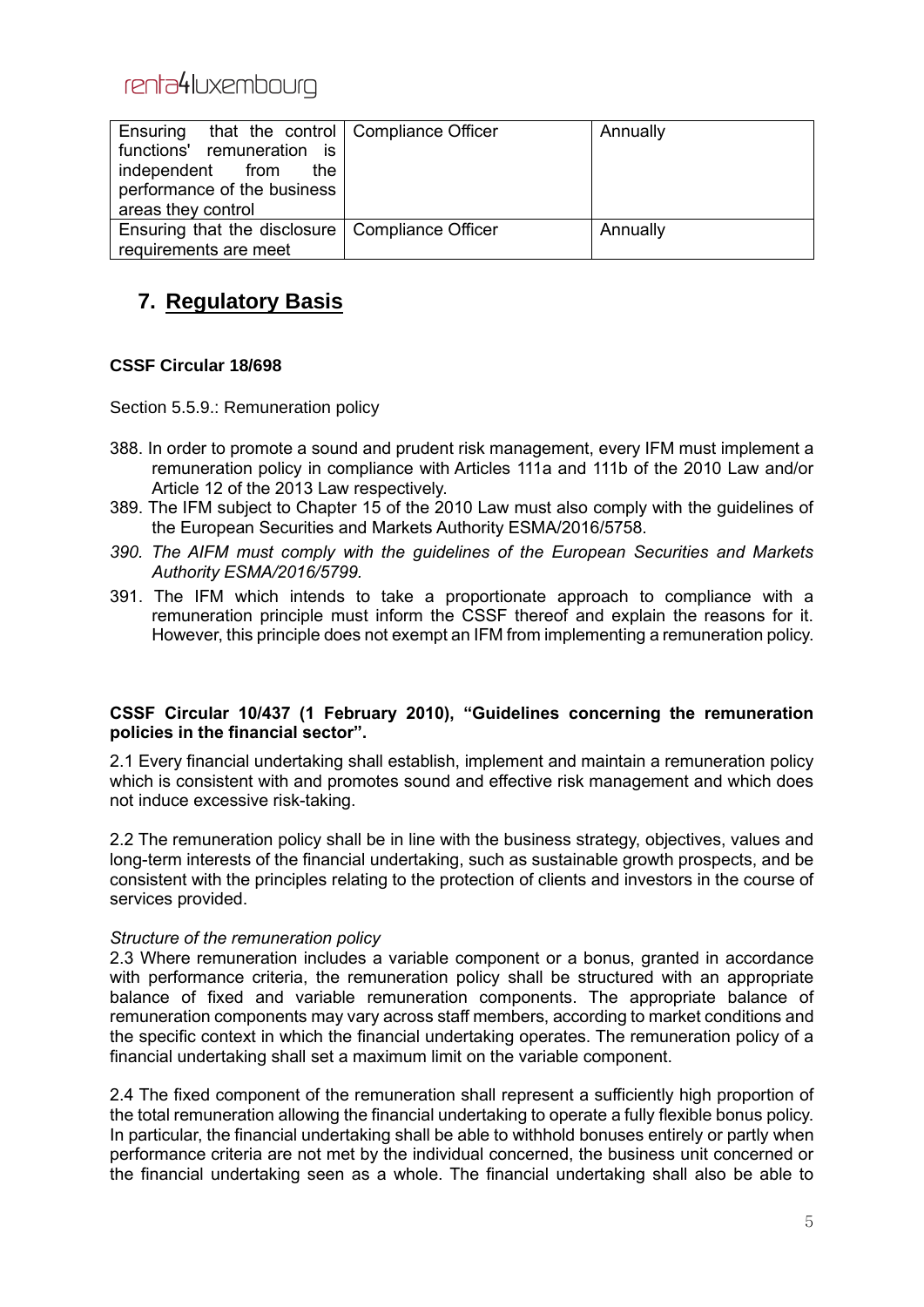withhold bonuses where its situation deteriorates significantly, in particular where it can no longer be presumed that it can or will continue to be able to carry out its business as a going concern.

2.5 Where a significant bonus is awarded, the main part of the bonus shall be deferred with a minimum deferment period. The amount of the deferred part of the bonus shall be determine in relation to the total amount of the bonus as compared to the total amount of the remuneration.

2.6 The deferred element of the bonus shall take into account the outstanding risks associated with the performance to which the bonus relates and may consist of equity, options, cash, or other funds the payment of which is postponed for the duration of the deferment period. The measures of future performance to which the deferred element is linked shall be risk adjusted as set out in points 2.10 to 2.14.

2.7 Payments related to the early termination of a contract which are awarded on a contractual basis, shall be related to performance achieved over time and designed in a way that does not reward failure.

2.8 The board of directors of a financial undertaking shall be able to require staff members to repay all or part of the bonuses that have been awarded for performance based on data which was subsequently proven to be fraudulent.

2.9 The structure of the remuneration policy shall be updated over time to ensure that it evolves to meet the changing situation of the financial undertaking concerned.

#### *Performance measurement*

2.10 Where remuneration is performance-related, its total amount shall be based on a combination of the assessment of the performance of the individual and of the business unit concerned and of the overall results of the financial undertaking.

2.11 The remuneration policy shall aim at aligning the personal objectives of staff members with the long-term interests of the financial undertaking concerned. The assessment of the performance-based components of remuneration shall be based on longer-term performance and take into account the outstanding risks associated with the performance.

2.12 The assessment of performance shall be set in a multi-year framework, for example three to five years, in order to ensure that the assessment process is based on longer-term performance and that the actual payment of performance-related components of remuneration is spread over the business cycle of the undertaking.

2.13 The measurement of performance, as a basis for bonus or bonus pools, shall include an adjustment for current and future risks related to the underlying performance and shall take into account the cost of the capital employed and the liquidity required.

2.14 In order for the remuneration policy to be in line with the objectives, the business strategy, the values and the long-term interests of the financial undertaking, other factors, apart from financial performance, shall be considered, such as compliance with internal rules and procedures, systems and controls of the financial institution, as well as compliance with the standards governing the relationship with clients and investors.

#### *Governance*

2.15 The remuneration policy shall include measures to avoid conflicts of interest. The procedures for determining remuneration within the financial undertaking shall be clear and documented and shall be internally transparent.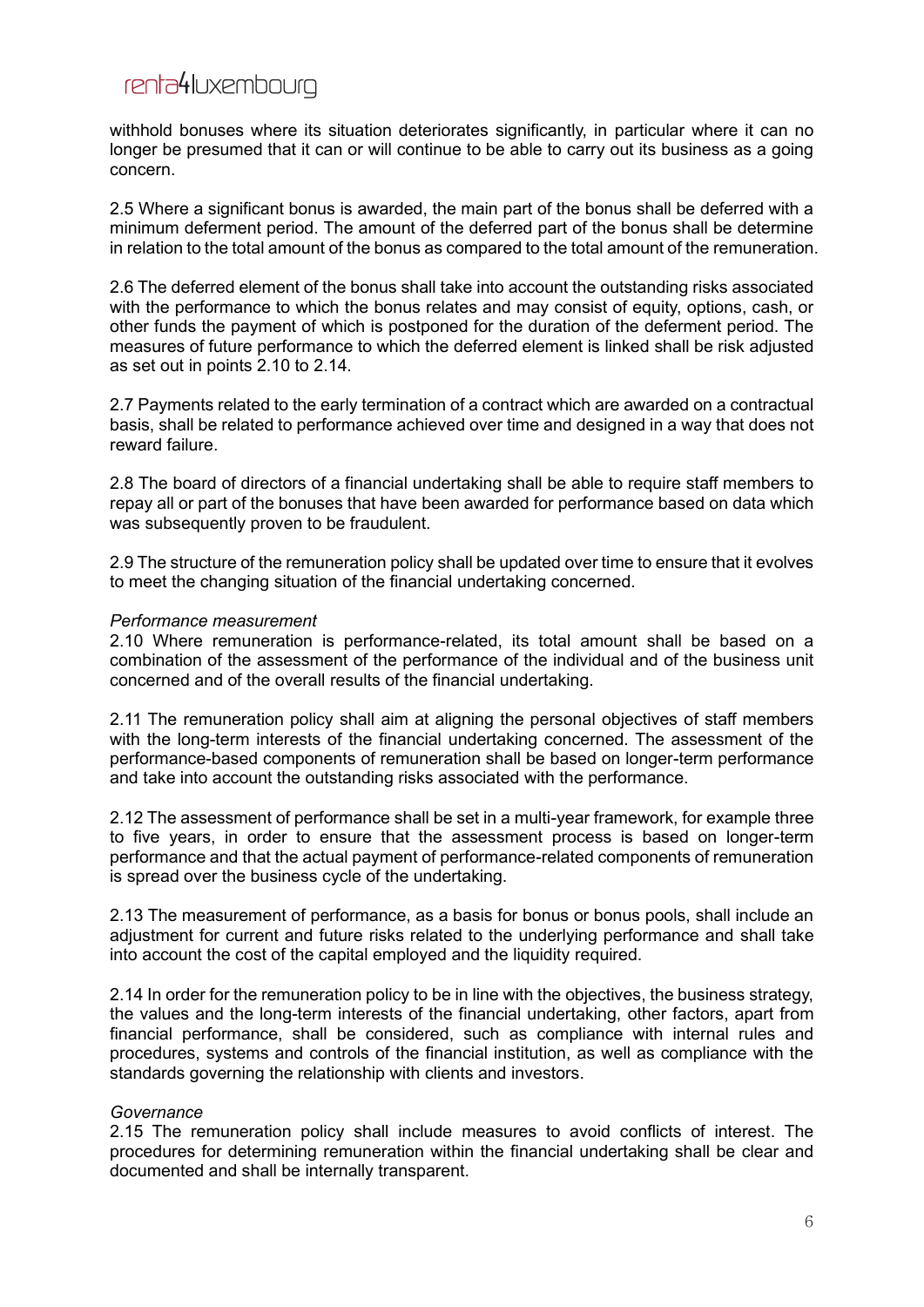2.16 The board of directors shall fix the remuneration of the members of the administrative and management bodies of the financial undertaking. The remuneration of the directors other than those who participate in the daily management of the undertaking or who represent the staff shall not be linked to the short-term results of the undertaking but shall take into account other factors such as the time dedicated to their function and their respective responsibilities.

2.17 In addition, the board of directors shall establish the general principles of the remuneration policy of the financial undertaking and be responsible for its implementation. In the elaboration of this policy, the board shall take into account all elements regarding the strategy of the financial undertaking as well as the strategy regarding risk taking, the nature, scale and complexity of the undertaking's activities. Within the scope of its supervisory mission, the board of directors shall make sure, on a regular basis, that the financial undertaking has appropriate policies and procedures in place.

2.18 The board of directors may be assisted by a remuneration committee made up of directors other than those who participate in the daily management of the undertaking or who represent the staff.

2.19 Control functions, i.e. risk management, internal control, compliance and similar functions within a financial undertaking as well as the human resources department shall be part of the design of the remuneration policy. They may be assisted by external experts.

2.20 Members of the board of directors responsible for remuneration policy and members of the remuneration committees and staff members who are involved in the design and implementation of the remuneration policy shall have relevant expertise and functional independence from the business units they control and thus be capable of forming an independent judgement on the suitability of the remuneration policy, including the implications for risk and risk management.

2.21 The financial undertaking's authorised management is responsible for implementing the remuneration policy. It shall elaborate procedures to this effect and submit them to the board of directors for approval.

2.22 Without prejudice to the overall responsibility of the board of directors set out in point 2.17, the implementation of the remuneration policy shall be subject, at least on an annual basis, to central and independent internal review by control functions for compliance with policies and procedures defined by the board of directors. The control functions shall report on the outcome of this review to the board of directors. A copy of said reports shall be put at the disposal of the CSSF.

2.23 Staff members engaged in control processes shall be independent from the business units they oversee, have appropriate authority, and be compensated in accordance with the achievement of the objectives linked to their functions, independent of the performance of the business areas they control.

2.24 The authorised management shall inform the relevant personnel of the policies and procedures required by this Circular, and any change thereto remuneration policy shall be accessible to staff members to whom they apply. Those staff members shall be informed in advance of the criteria that will be used to determine their remuneration and of the appraisal process. The appraisal process and the remuneration policy shall be properly documented and transparent to the individual staff members concerned.

SECTION III